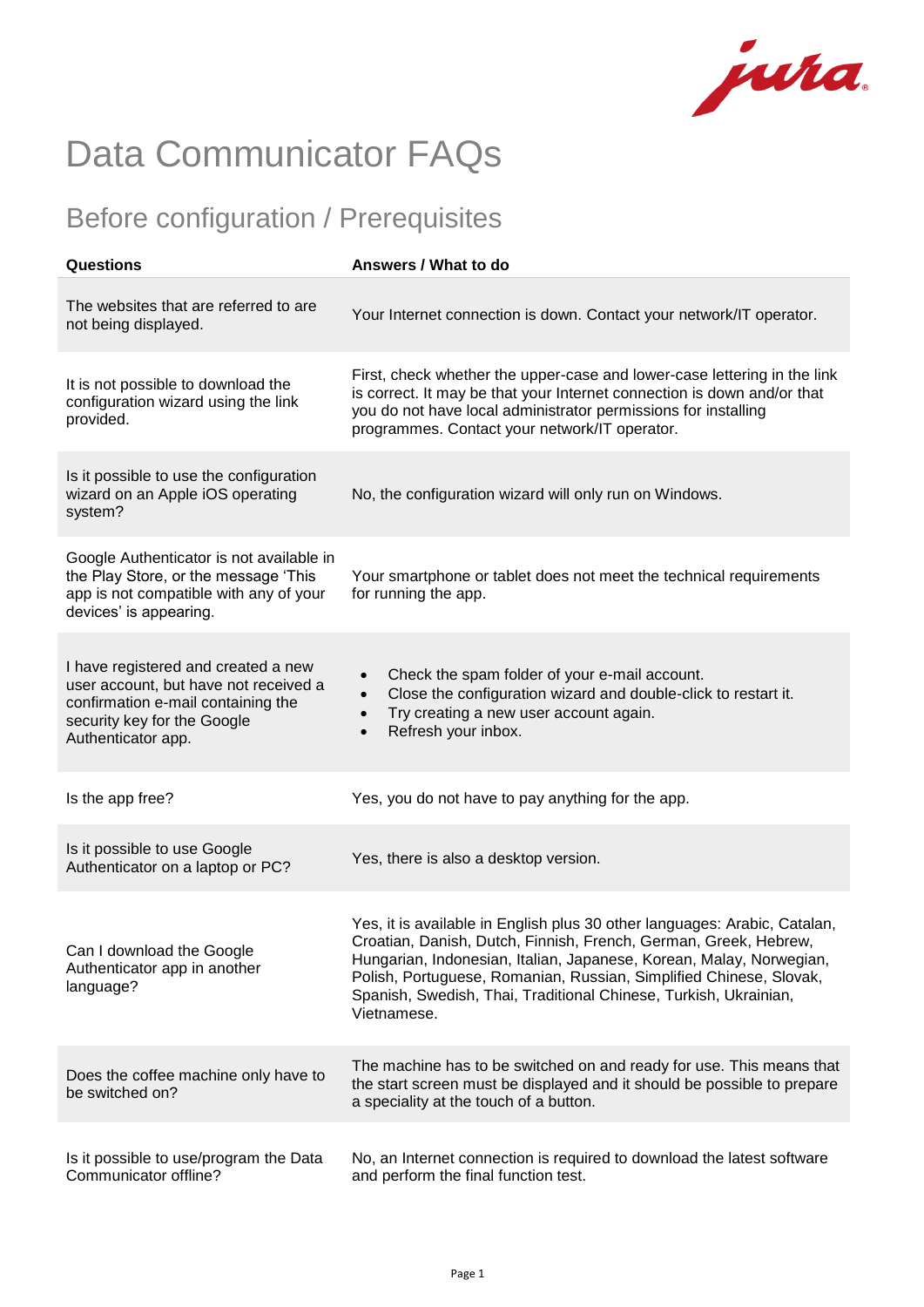

## During configuration with the coffee machine

| The laptop does not recognise the<br>Data Communicator.                                                                | Wait until the configuration wizard has started, connect the Data<br>Communicator, and then click 'Next'.<br>Close the configuration wizard and try again.<br>$\bullet$                                                                                                                                                                                                                                                                                                                                                                                                              |
|------------------------------------------------------------------------------------------------------------------------|--------------------------------------------------------------------------------------------------------------------------------------------------------------------------------------------------------------------------------------------------------------------------------------------------------------------------------------------------------------------------------------------------------------------------------------------------------------------------------------------------------------------------------------------------------------------------------------|
| I do not have any login details for the<br>server.                                                                     | Click on 'Create a new user ' at the bottom left.<br>Enter the login details you would like to use.<br>Choose an e-mail address that you can access.<br>In Google Authenticator, create an account using the security key<br>$\bullet$<br>you received in the confirmation e-mail.<br>You can use the six-digit code (which refreshes every 60<br>$\bullet$<br>seconds) to log in to the configuration wizard and on to the<br>website.                                                                                                                                              |
| I cannot perform any updates.                                                                                          | The configuration wizard automatically displays whether a software<br>update is available for your Data Communicator, and if so,<br>automatically downloads it to your device. You cannot make any<br>settings at this point.                                                                                                                                                                                                                                                                                                                                                        |
| The Data Communicator/configuration<br>wizard is unable to find the Wi-Fi<br>network that I want to use.               | Update the list of Wi-Fi networks using the button on the right.<br>$\bullet$<br>Switch the Wi-Fi network off and back on again.<br>$\bullet$<br>Contact your network/IT operator.<br>$\bullet$                                                                                                                                                                                                                                                                                                                                                                                      |
| I am unable to connect to the Wi-Fi<br>network that I want to use.                                                     | If your Wi-Fi network has 2-step authentication, you will not be able to<br>connect the Data Communicator to it.<br>To connect the Data Communicator, your Wi-Fi network must only<br>have single-step authentication (network name and password), not the<br>kind of 2-step authentication referred to above. If necessary, try using<br>an external GSM router with an integrated SIM card.                                                                                                                                                                                        |
| There is no Wi-Fi network with single-<br>step authentication available at the<br>required location.                   | Ask your network/IT operator whether it is possible to set up a Wi-Fi<br>network of this kind. Otherwise, you can also operate the Data<br>Communicator via a GSM router.                                                                                                                                                                                                                                                                                                                                                                                                            |
| The configuration wizard/Data<br>Communicator is unable to find the<br>coffee machine that I want to connect it<br>to. | Have you inserted the Smart Connect device?<br>$\bullet$<br>Is the coffee machine switched on, and is the Smart Connect LED<br>lit up? If not, replace the Smart Connect device.<br>Is the Smart Connect device in pairing mode (press the reset<br>$\bullet$<br>button on the Smart Connect device briefly so that the LED starts<br>flashing)?<br>Is the distance between the Data Communicator and the Smart<br>$\bullet$<br>Connect device no more than 0.5 m?                                                                                                                   |
| An error occurred when I performed<br>the final function test. What should I<br>do?                                    | Are both LEDs on the Data Communicator lighting up?<br>Proceed as follows:<br>$\bullet$<br>Switch the Smart Connect device to pairing mode (by<br>1.<br>pressing the reset button on the Smart Connect device briefly<br>so that the LED starts flashing).<br>Click 'Next' in the configuration wizard.<br>2.<br>After the connection signal sounds or the Smart Connect LED<br>3.<br>permanently lights up blue again, the coffee machine will<br>display the start screen.<br>The distance between the Data Communicator and the Smart<br>4.<br>Connect device is less than 0.5 m. |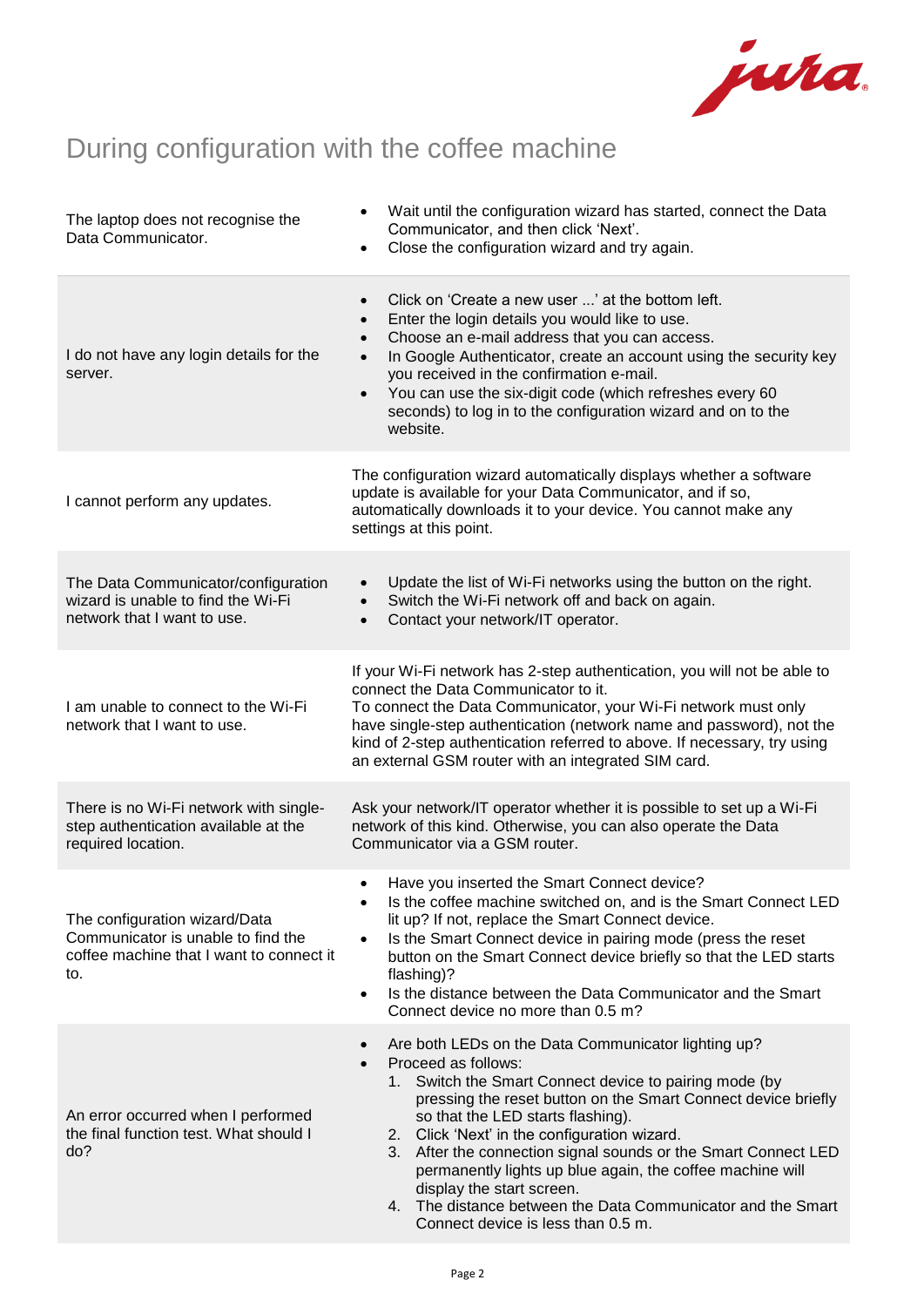

## General and daily operation

| What do the LED displays mean?                                                                                               | LED displays with coffee machine symbol (white):<br>Permanently lit up: Coffee machine is switched on and<br>connected<br>Permanently flashing: Data exchange between Data<br>$\bullet$<br>Communicator and coffee machine<br>Double flashing: Problem with communication between Data<br>$\bullet$<br>Communicator and coffee machine<br>Off: Coffee machine is switched off or not connected to the<br>$\bullet$<br>Data Communicator<br>LED display with Wi-Fi symbol (blue):<br>Permanently lit up: Wi-Fi connected (connection is terminated<br>$\bullet$<br>after data exchange; LED only lights up during data exchange)<br>Permanently flashing: Data transfer<br>$\bullet$<br>Double flashing: Internet connection not currently available<br>$\bullet$<br>Permanent, but with brief interruptions: No Wi-Fi connection<br>$\bullet$<br>Flashing every 3 seconds: Wi-Fi connection OK; Data<br>$\bullet$<br>Communicator in standby mode<br>Off: Data Communicator is switched off |
|------------------------------------------------------------------------------------------------------------------------------|---------------------------------------------------------------------------------------------------------------------------------------------------------------------------------------------------------------------------------------------------------------------------------------------------------------------------------------------------------------------------------------------------------------------------------------------------------------------------------------------------------------------------------------------------------------------------------------------------------------------------------------------------------------------------------------------------------------------------------------------------------------------------------------------------------------------------------------------------------------------------------------------------------------------------------------------------------------------------------------------|
| Will the Data Communicator still work<br>even if I do not make any settings on<br>the website?                               | Yes, JURA has selected settings that will ensure the machine works<br>correctly in most cases. However, we advise that you check these<br>settings and amend them if you need to.                                                                                                                                                                                                                                                                                                                                                                                                                                                                                                                                                                                                                                                                                                                                                                                                           |
| Why can't I prepare coffee while the<br>Data Communicator is reading out<br>data from the coffee machine?                    | During this process, the coffee machine reads out all the data and<br>information, and sends it to the Data Communicator wirelessly. The<br>process only takes a few seconds, but the coffee machine cannot<br>prepare coffee while it is happening. Once the data and information<br>have been read out and transmitted, you can start preparing coffee<br>again.                                                                                                                                                                                                                                                                                                                                                                                                                                                                                                                                                                                                                          |
| The Data Communicator is no longer<br>working properly or is not transmitting<br>any data, and is issuing error<br>messages. | 1. Switch off the coffee machine and then switch it back on after<br>a minute $\rightarrow$ Both LEDs on the Data Communicator should now<br>light up permanently.<br>Disconnect the cable from the Data Communicator for a<br>2.<br>minute. Then reconnect the cable $\rightarrow$ Both LEDs on the Data<br>Communicator should now light up permanently.<br>Disconnect the Smart Connect device from the coffee machine<br>3.<br>and then reconnect it after a minute $\rightarrow$ Both LEDs on the Data<br>Communicator should now light up permanently.<br>4. If you have followed the tips above but still have not had any<br>success, try to connect the Data Communicator to the coffee<br>machine again using the configuration wizard.                                                                                                                                                                                                                                           |
| Is the blue light on the Smart Connect<br>device supposed to light up when the<br>coffee machine is switched on?             | No - this means that the Smart Connect device is probably defective<br>and needs to be replaced.                                                                                                                                                                                                                                                                                                                                                                                                                                                                                                                                                                                                                                                                                                                                                                                                                                                                                            |
| Is it possible to test the Data<br>Communicator's Internet connection<br>$(Wi-Fi)$ ?                                         | Yes: try connecting to the Wi-Fi network using your smartphone or<br>tablet. Then visit any website in the Internet browser on the<br>smartphone or tablet.                                                                                                                                                                                                                                                                                                                                                                                                                                                                                                                                                                                                                                                                                                                                                                                                                                 |